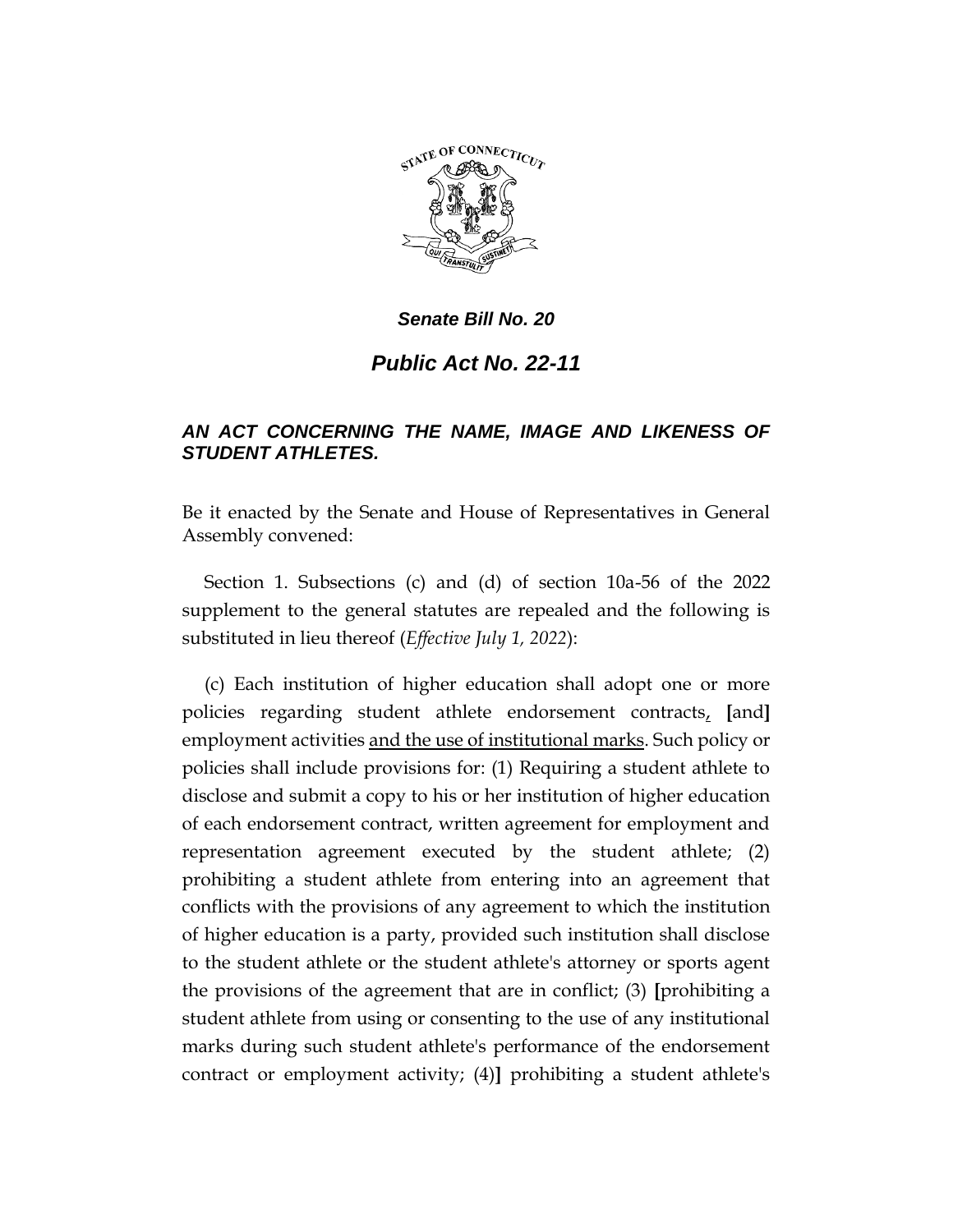#### *Senate Bill No. 20*

performance of the endorsement contract or employment activity from interfering with any official team activities or academic obligations; and **[**(5)**]** (4) identifying any prohibited endorsements.

(d) No provision of this section shall be construed to (1) require an institution of higher education or an athletic association or conference, including, but not limited to, the NCAA to compensate a student athlete for use of his or her name, image or likeness; (2) require a student athlete or any other person to compensate an institution of higher education or an athletic association or conference, including, but not limited to, the NCAA for a student athlete's endorsement contract or employment activity that is in accordance with the provisions of subsection (b) of this section; (3) qualify any scholarship that a student athlete receives from an institution of higher education as compensation; (4) qualify a student athlete as an employee of an institution of higher education; (5) require an institution of higher education to take any action in violation of the Discrimination Based on Sex and Blindness Act, 20 USC 1681, et seq., as amended from time to time; (6) prohibit a student athlete from engaging in an employment activity that entails coaching or performing a sport, provided such activity is not related to any intercollegiate athletic program; **[**or**]** (7) prohibit an institution of higher education from using a student athlete's name, image or likeness in connection with official team activities; or (8) require an institution of higher education to allow a student athlete to use or consent to the use of any institutional marks.

Sec. 2. (*Effective July 1, 2022*) Not later than January 1, 2023, the Board of Trustees of The University of Connecticut and the Board of Regents for Higher Education shall each submit, in accordance with the provisions of section 11-4a of the general statutes, to the joint standing committee of the General Assembly having cognizance of matters relating to higher education a report concerning the fiscal impact on the public institutions of higher education governed by said boards caused by the policies adopted by each board regarding student athlete